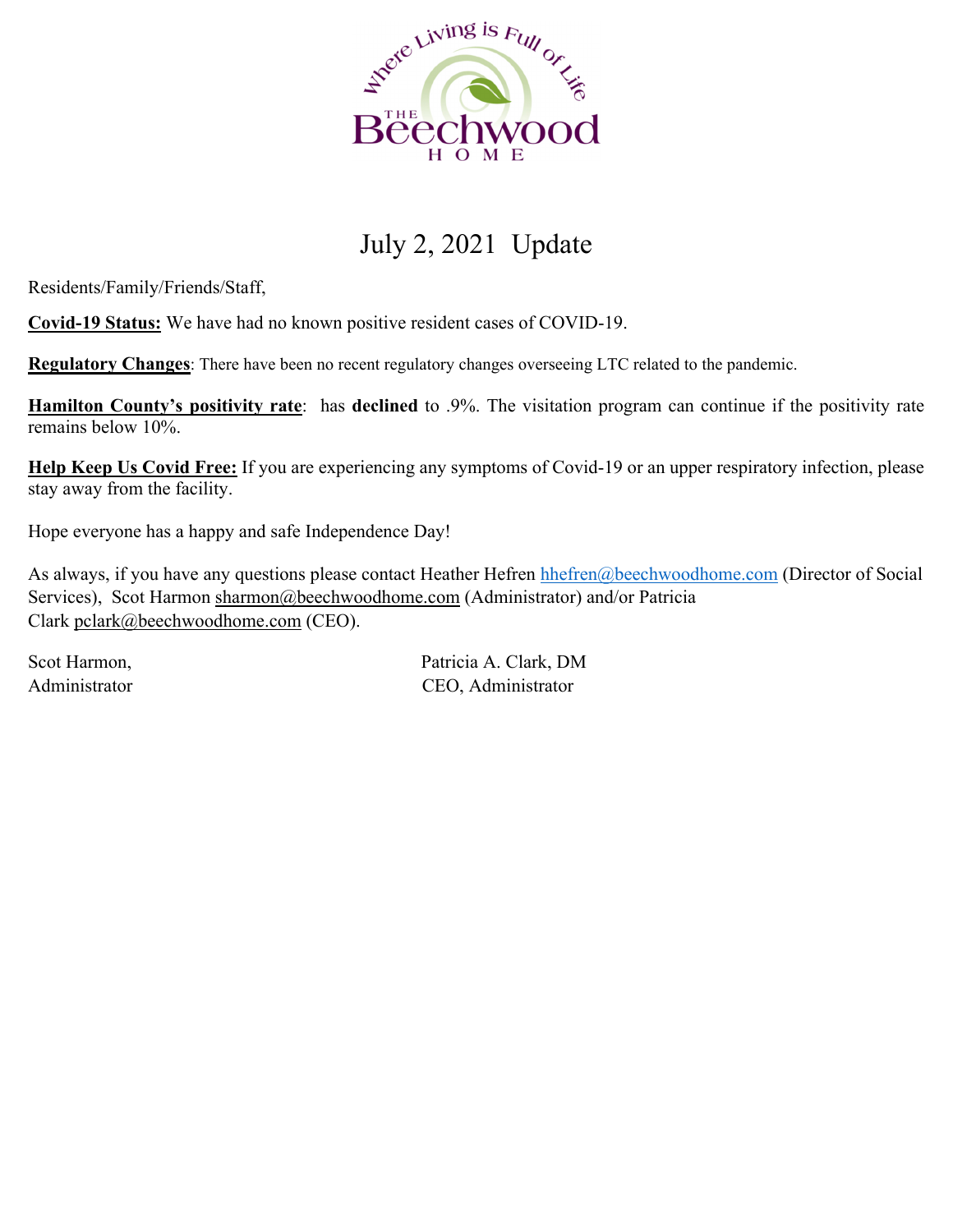

## July 16, 2021 Update

Residents/Family/Friends/Staff,

**Covid-19 Status:** We have had no known positive resident cases of COVID-19.

**Regulatory Changes**: There have been no recent regulatory changes overseeing LTC related to the pandemic. As a result, if any staff member or resident has a positive covid-19 test, any resident identified to have had close contact with the positive individual are required to undergo a 14 day quarentine regardless of vaccination status per Ohio Department of Health orders. We acknowlerge that this is frustrating as it counters CDC guidance however we are licensed and operate under ODH/CMS and want to remind everyone of this order as cases are on the rise.

**Hamilton County's positivity rate**: has **increased** to 1.4%. The visitation program can continue if the positivity rate remains below 10%.

**Spectrum Upgrade:** Yesterday our facility began an upgrade to our cable system which includes more channels and removal of individual cable boxes attached to a TV. Please be patient while the installers transition each room to the new system and contact Maintenance or Social Services if you are experiencing any technical difficulties.

**Help Keep Us Covid Free:** Due to the significantly more transmissible delta variant now dominant in America, we continue to encourage everyone to get a covid-19 vaccine. If you are experiencing any symptoms of an upper respiratory infection, please stay away from the facility as the symptoms for covid-19 continue to evolve.

As always if you have any questions/comments/concerns please contact me, Scot Harmon (Administrator) or Patricia Clark (CEO).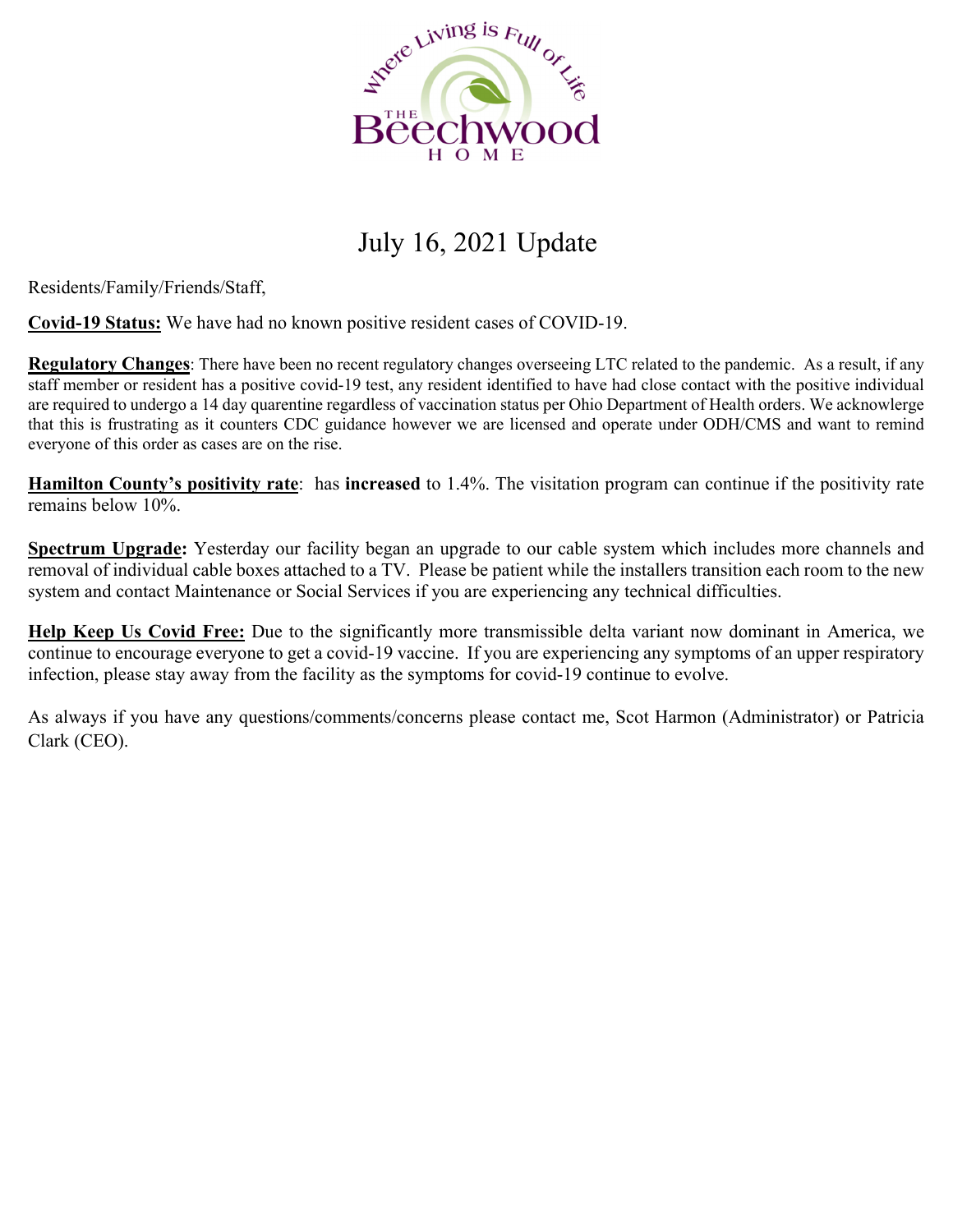

## July 23, 2021 Update

Residents/Family/Friends/Staff,

**Covid-19 Status:** We have had no known positive resident cases of COVID-19.

**It's Back!:** You guessed it everyone, Star Glazers is returning on Monday! We are very excited to host this beloved activity again as we take steps back to pre-pandemic life. Yesterday we also had our first live musician perform since March of 2020 which was enjoyed by those who attended.

**Hamilton County's positivity rate**: has **increased** to 1.9%. The visitation program can continue if the positivity rate remains below 10%.

**Spectrum Upgrade:** We appreciate everyone's patience during this longer than expected transition. There have been technical difficulties with some smart TV's which have required specialized technicians to resolve. If anyone feels that their TV is not working properly or you would like a large button remote, please let Social Services or Maintenance know.

**Food Deliveries**: Please inform delivery drivers that they need to drop off food items with the Receptionist/Security Guard as the drop off table is not an appropriate place to leave temperature sensitive items due to life safety code. Food items dropped off in this location will be thrown away as we are unable to verify how long the items have not been thermally regulated.

**Help Keep Us Covid Free:** Due to the significantly more transmissible delta variant now dominant in America, we continue to encourage everyone get a Covid-19 vaccine. If you are experiencing any symptoms of an upper respiratory infection, please stay away from the facility as the symptoms for covid-19 continue to evolve.

**Open Vaccine Clinic**: We would like to welcome anyone that is interested in getting a Covid-19 vaccine to our next vaccine clinic in about a month from now. The Moderna vaccine will be administered by Skilled Care Pharmacists. Please contact SHarmon@beechwoodhome.com if you or anyone you know is interested in participating. Together we make everyone safer by getting vaccinated.  $\odot$ 

As always if you have any questions/comments/concerns please contact Heather Hefren, Scot Harmon (Administrator) or Patricia Clark (CEO).